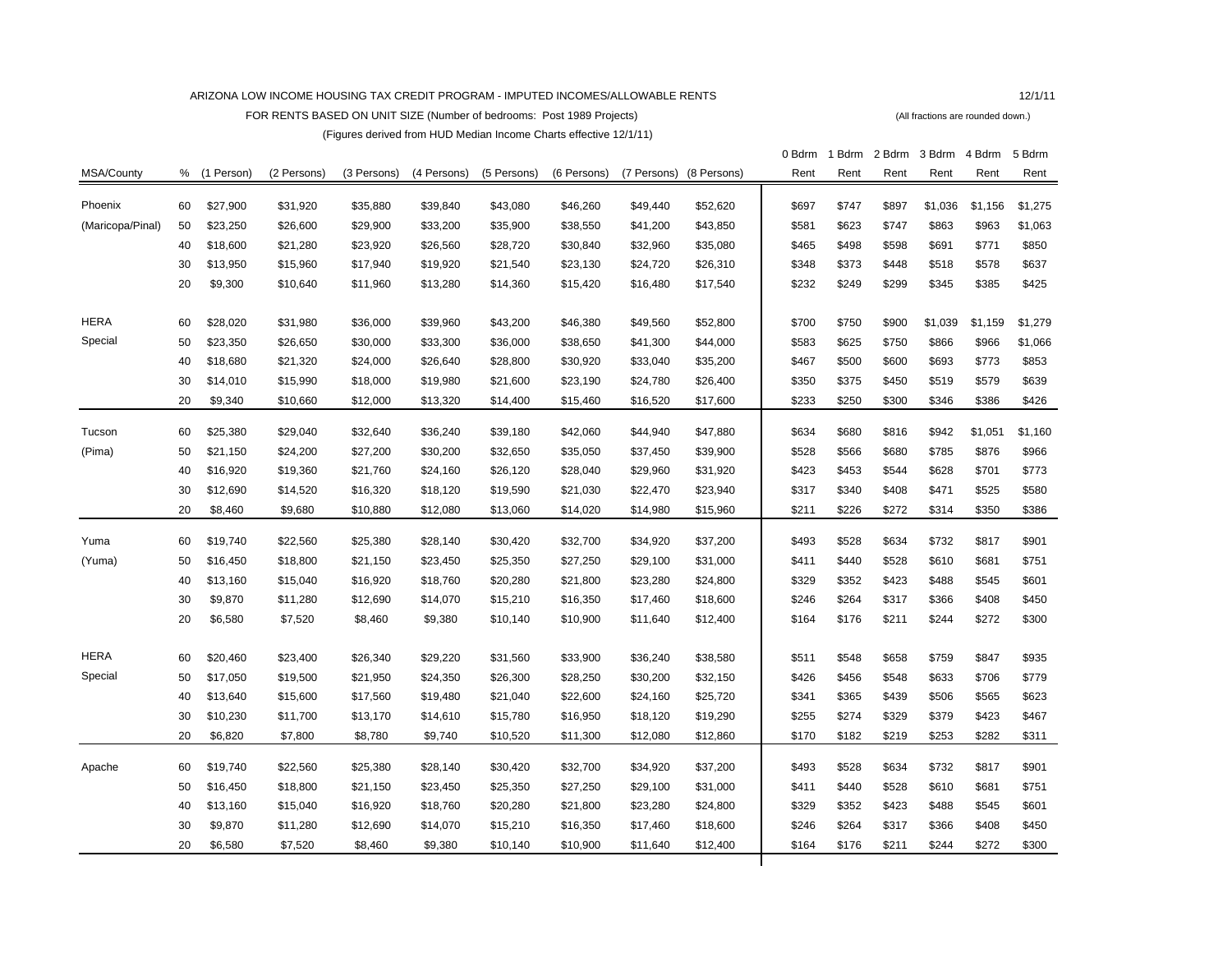| Cochise     | 60 | \$23,520 | \$26,880 | \$30,240 | \$33,540 | \$36,240 | \$38,940 | \$41,640 | \$44,280 | \$588 | \$630 | \$756 | \$872 | \$973   | \$1,074 |
|-------------|----|----------|----------|----------|----------|----------|----------|----------|----------|-------|-------|-------|-------|---------|---------|
|             | 50 | \$19,600 | \$22,400 | \$25,200 | \$27,950 | \$30,200 | \$32,450 | \$34,700 | \$36,900 | \$490 | \$525 | \$630 | \$726 | \$811   | \$895   |
|             | 40 | \$15,680 | \$17,920 | \$20,160 | \$22,360 | \$24,160 | \$25,960 | \$27,760 | \$29,520 | \$392 | \$420 | \$504 | \$581 | \$649   | \$716   |
|             | 30 | \$11,760 | \$13,440 | \$15,120 | \$16,770 | \$18,120 | \$19,470 | \$20,820 | \$22,140 | \$294 | \$315 | \$378 | \$436 | \$486   | \$537   |
|             | 20 | \$7,840  | \$8,960  | \$10,080 | \$11,180 | \$12,080 | \$12,980 | \$13,880 | \$14,760 | \$196 | \$210 | \$252 | \$290 | \$324   | \$358   |
| Coconino    | 60 | \$26,460 | \$30,240 | \$34,020 | \$37,740 | \$40,800 | \$43,800 | \$46,800 | \$49,860 | \$661 | \$708 | \$850 | \$981 | \$1,095 | \$1,208 |
|             | 50 | \$22,050 | \$25,200 | \$28,350 | \$31,450 | \$34,000 | \$36,500 | \$39,000 | \$41,550 | \$551 | \$590 | \$708 | \$818 | \$912   | \$1,006 |
|             | 40 | \$17,640 | \$20,160 | \$22,680 | \$25,160 | \$27,200 | \$29,200 | \$31,200 | \$33,240 | \$441 | \$472 | \$567 | \$654 | \$730   | \$805   |
|             | 30 | \$13,230 | \$15,120 | \$17,010 | \$18,870 | \$20,400 | \$21,900 | \$23,400 | \$24,930 | \$330 | \$354 | \$425 | \$490 | \$547   | \$604   |
|             | 20 | \$8,820  | \$10,080 | \$11,340 | \$12,580 | \$13,600 | \$14,600 | \$15,600 | \$16,620 | \$220 | \$236 | \$283 | \$327 | \$365   | \$402   |
|             |    |          |          |          |          |          |          |          |          |       |       |       |       |         |         |
| Gila        | 60 | \$20,520 | \$23,460 | \$26,400 | \$29,280 | \$31,680 | \$34,020 | \$36,360 | \$38,700 | \$513 | \$549 | \$660 | \$762 | \$850   | \$938   |
|             | 50 | \$17,100 | \$19,550 | \$22,000 | \$24,400 | \$26,400 | \$28,350 | \$30,300 | \$32,250 | \$427 | \$458 | \$550 | \$635 | \$708   | \$781   |
|             | 40 | \$13,680 | \$15,640 | \$17,600 | \$19,520 | \$21,120 | \$22,680 | \$24,240 | \$25,800 | \$342 | \$366 | \$440 | \$508 | \$567   | \$625   |
|             | 30 | \$10,260 | \$11,730 | \$13,200 | \$14,640 | \$15,840 | \$17,010 | \$18,180 | \$19,350 | \$256 | \$274 | \$330 | \$381 | \$425   | \$469   |
|             | 20 | \$6,840  | \$7,820  | \$8,800  | \$9,760  | \$10,560 | \$11,340 | \$12,120 | \$12,900 | \$171 | \$183 | \$220 | \$254 | \$283   | \$312   |
|             |    |          |          |          |          |          |          |          |          |       |       |       |       |         |         |
| <b>HERA</b> | 60 | \$21,600 | \$24,660 | \$27,720 | \$30,780 | \$33,300 | \$35,760 | \$38,220 | \$40,680 | \$540 | \$578 | \$693 | \$801 | \$894   | \$986   |
| Special     | 50 | \$18,000 | \$20,550 | \$23,100 | \$25,650 | \$27,750 | \$29,800 | \$31,850 | \$33,900 | \$450 | \$481 | \$577 | \$667 | \$745   | \$821   |
|             | 40 | \$14,400 | \$16,440 | \$18,480 | \$20,520 | \$22,200 | \$23,840 | \$25,480 | \$27,120 | \$360 | \$385 | \$462 | \$534 | \$596   | \$657   |
|             | 30 | \$10,800 | \$12,330 | \$13,860 | \$15,390 | \$16,650 | \$17,880 | \$19,110 | \$20,340 | \$270 | \$289 | \$346 | \$400 | \$447   | \$493   |
|             | 20 | \$7,200  | \$8,220  | \$9,240  | \$10,260 | \$11,100 | \$11,920 | \$12,740 | \$13,560 | \$180 | \$192 | \$231 | \$267 | \$298   | \$328   |
| Graham      | 60 | \$21,180 | \$24,180 | \$27,180 | \$30,180 | \$32,640 | \$35,040 | \$37,440 | \$39,840 | \$529 | \$567 | \$679 | \$785 | \$876   | \$966   |
|             | 50 | \$17,650 | \$20,150 | \$22,650 | \$25,150 | \$27,200 | \$29,200 | \$31,200 | \$33,200 | \$441 | \$472 | \$566 | \$654 | \$730   | \$805   |
|             | 40 | \$14,120 | \$16,120 | \$18,120 | \$20,120 | \$21,760 | \$23,360 | \$24,960 | \$26,560 | \$353 | \$378 | \$453 | \$523 | \$584   | \$644   |
|             | 30 | \$10,590 | \$12,090 | \$13,590 | \$15,090 | \$16,320 | \$17,520 | \$18,720 | \$19,920 | \$264 | \$283 | \$339 | \$392 | \$438   | \$483   |
|             | 20 | \$7,060  | \$8,060  | \$9,060  | \$10,060 | \$10,880 | \$11,680 | \$12,480 | \$13,280 | \$176 | \$189 | \$226 | \$261 | \$292   | \$322   |
| Greenlee    | 60 | \$23,400 | \$26,700 | \$30,060 | \$33,360 | \$36,060 | \$38,700 | \$41,400 | \$44,040 | \$585 | \$626 | \$751 | \$867 | \$967   | \$1,068 |
|             | 50 | \$19,500 | \$22,250 | \$25,050 | \$27,800 | \$30,050 | \$32,250 | \$34,500 | \$36,700 | \$487 | \$521 | \$626 | \$723 | \$806   | \$890   |
|             | 40 | \$15,600 | \$17,800 | \$20,040 | \$22,240 | \$24,040 | \$25,800 | \$27,600 | \$29,360 | \$390 | \$417 | \$501 | \$578 | \$645   | \$712   |
|             | 30 | \$11,700 | \$13,350 | \$15,030 | \$16,680 | \$18,030 | \$19,350 | \$20,700 | \$22,020 | \$292 | \$313 | \$375 | \$433 | \$483   | \$534   |
|             | 20 | \$7,800  | \$8,900  | \$10,020 | \$11,120 | \$12,020 | \$12,900 | \$13,800 | \$14,680 | \$195 | \$208 | \$250 | \$289 | \$322   | \$356   |
|             |    |          |          |          |          |          |          |          |          |       |       |       |       |         |         |
| <b>HERA</b> | 60 | \$24,120 | \$27,600 | \$31,020 | \$34,440 | \$37,200 | \$39,960 | \$42,720 | \$45,480 | \$603 | \$646 | \$775 | \$895 | \$999   | \$1,102 |
| Special     | 50 | \$20,100 | \$23,000 | \$25,850 | \$28,700 | \$31,000 | \$33,300 | \$35,600 | \$37,900 | \$502 | \$538 | \$646 | \$746 | \$832   | \$918   |
|             | 40 | \$16,080 | \$18,400 | \$20,680 | \$22,960 | \$24,800 | \$26,640 | \$28,480 | \$30,320 | \$402 | \$431 | \$517 | \$597 | \$666   | \$735   |
|             | 30 | \$12,060 | \$13,800 | \$15,510 | \$17,220 | \$18,600 | \$19,980 | \$21,360 | \$22,740 | \$301 | \$323 | \$387 | \$447 | \$499   | \$551   |
|             | 20 | \$8,040  | \$9,200  | \$10,340 | \$11,480 | \$12,400 | \$13,320 | \$14,240 | \$15,160 | \$201 | \$215 | \$258 | \$298 | \$333   | \$367   |
|             |    |          |          |          |          |          |          |          |          |       |       |       |       |         |         |